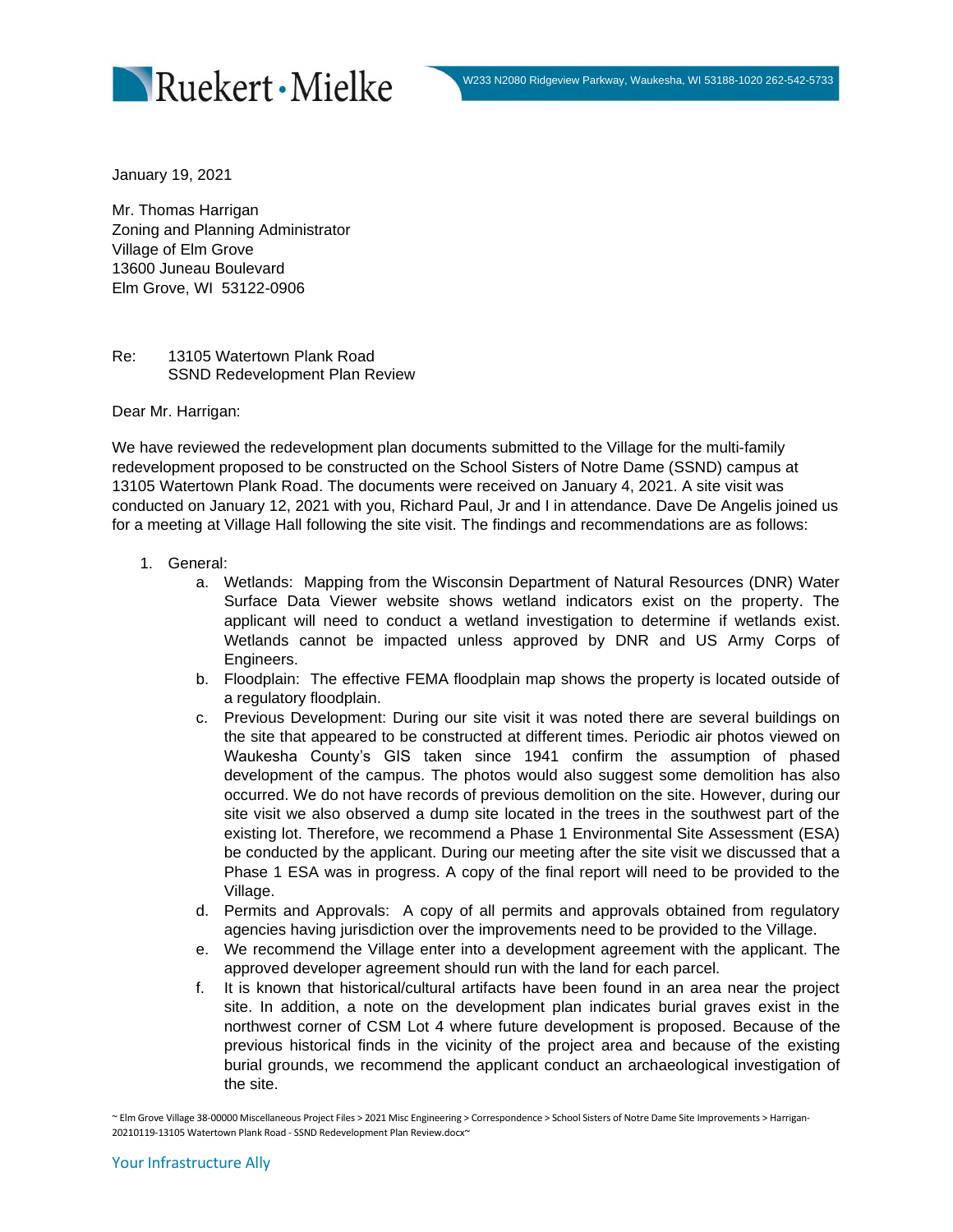

- g. We recommend the applicant contact the State Historical Society to determine what restrictions may apply to this development because the complex is listed on the National Register of Historic Places.
- h. The petition to amend the Comprehensive Plan was not included in our review.
- i. The petition to rezone the land and create a planned development overlay was not included in our review.
- j. The site includes multiple existing easements that appear to conflict with proposed development. The applicant will need to indicate how these conflicts will be resolved.
- k. A Plat of Survey needs to be provided for review.
- l. An existing conditions plan needs to be provided. The plan needs to be prepared at a scale that will avoid notes and callouts from overlapping with featured information and also allow proper review of details for existing at grade and underground facilities.
- m. Utility plans need to be submitted for review. We recommend a separate plan be prepared for the sanitary sewer, water distribution and storm sewer systems. We also recommend the plans be prepared at a scale that will avoid notes and callouts from overlapping with featured information and also allow proper review of utility details.
- n. The redevelopment plan drawings show the conceptual future single-family home lot layout for Lot 1 of the CSM. The redevelopment plans need to also show the conceptual future single-family home lot layout for Lot 4 of the CSM.
- o. Building Height:
	- i. Section 335-21.E.1 for the requested RM-1 zoning on CSM Lot 2 allows principal structure height to be as much as 36 feet above the surrounding grade (up to 41 feet if the building is actually set back at least 10 feet more than the minimum).
	- ii. Section 335-21.E.1 for the requested RM-1 zoning also allows principal structure height to be as much as 46 feet above the surrounding grade for building faces with exposed foundations (up to 51 feet if the building is actually set back at least 10 feet more than the minimum).
	- iii. Several of the building heights shown on the proposed building elevation drawings exceed the requirements of Section 335-21.E.1 of the Village Code.
	- iv. The tallest proposed building height measured to the peak of the roof shown on the proposed building elevation drawings is 53'-6".
	- v. The architectural drawings show the existing Notre Dame Hall has a height of 91'-1" above grade.
- p. Construction access:
	- i. Construction access is shown to be provided to the site from Watertown Plank Road. A note needs to be added to multiple drawings indicating the location of the approved construction access along Watertown Plank Road.
	- ii. A note needs to be added to multiple drawings indicating that Green Meadow Place cannot be used as a construction entrance. We recommend signs and barricades be placed at the end of Green Meadow Place to block construction traffic.
- 2. Conceptual CSM:
	- a. The CSM included with the redevelopment plan was reviewed for compliance with Wisconsin Administrative Code Chapter A-E 7, Wisconsin Statute Chapter 236 and the Village of Elm Grove Chapter 305 Land Division Regulations: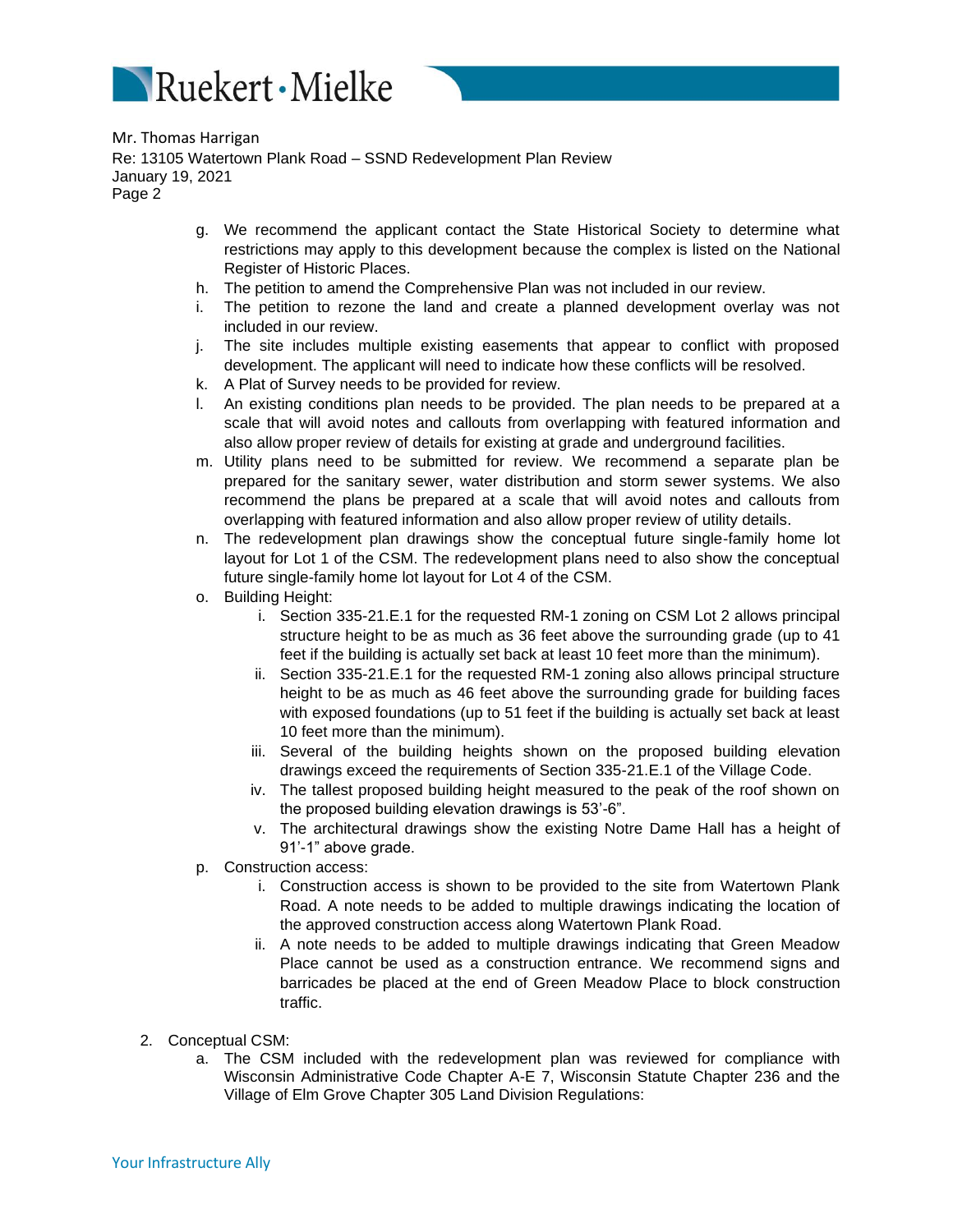

- i. Only the face of the CSM was provided and reviewed. All pages of the CSM will need to be submitted for further review.
- ii. Per Wisconsin Administrative Code Chapter A-E 7.05(4): Describe all monuments used for determining the location of the parcel and show by bearing and distance their relationship to the surveyed parcel and indicate whether such monuments were found or placed.
- iii. Per Wisconsin Statute Chapter 236.34 (1m)(c): Each sheet shall be labeled.
- iv. Per Wisconsin Statute Chapter 236.20(2): The Legend for monuments shall indicate the type, diameter, length and weight of the monuments.
- v. Per Wisconsin Statute Chapter 236.20 (2)(f): Show the exact width of all easements (existing and proposed).
- vi. Per Wisconsin Statute Chapter 236.20 (2)(i): North needs to be referenced to a magnetic, true or other identifiable direction.
- vii. Per Wisconsin Statute Chapter 236.20 (2)(k): When a street is on a circular curve, the main chords of the right-of-way lines shall be drawn as dotted or dashed lines in their proper places.
- viii. Village of Elm Grove Chapter 305 Land Division Regulations 305-10 (3): The names and address of the owner and subdivider shall be shown.
- ix. Village of Elm Grove Chapter 305 Land Division Regulations 305-10 (8): Zoning on and adjacent to the land division needs to be shown.
- x. A tie to one of the section lines needs to be shown.
- b. Future Development:
	- i. We understand CSM Lot 1 and CSM Lot 4 are proposed to be sold as undeveloped property. These lots will then be able to be further divided and developed into single family homes by a subsequent owner/developer.
	- ii. The future single-family lots are not shown on the CSM because a CSM can only create up to four lots. Creating 5 or more parcels that are 1.5 acres or less, or 5 or more of 1.5 acres or less by successive divisions within 5 years will require a subdivision plat to be filed rather than a CSM.
	- iii. Village approval of the currently planned development on CSM Lot 2 is predicated on the future development plan for CSM Lot 1 and CSM Lot 4. In addition, the SSND redevelopment plan for CSM Lot 2 includes elements that assume impacts from future development such as the recommendations from the traffic impact analysis, sanitary sewer service and storm water management facilities. The type and density of future development on CSM Lots 1 and 4 must be reasonably identified before the SSND redevelopment plan is approved so that the infrastructure serving the development of CSM Lots 1, 2 and 4 is properly designed and constructed. Furthermore, it will be critical for the future developer of CSM Lot 1 and CSM Lot 4 to understand the limitations assumed and approved by the Village during this current development phase and adhere to the approved future development plan so that existing and new infrastructure shared by the three lots does not need to be reapproved, redesigned and reconstructed.
	- iv. We recommend the applicant consider replacing the CSM with a Subdivision Plat showing the single-family lot layouts on CSM Lot 1 and CSM Lot 4 to minimize concerns with future development plans.
- 3. Traffic Impact Analysis (TIA): A TIA was prepared for this development by Ayres Associates and dated September 23, 2020. Two updates have been prepared to the TIA. Supplement Number 2 of the TIA was received on January 12, 2021.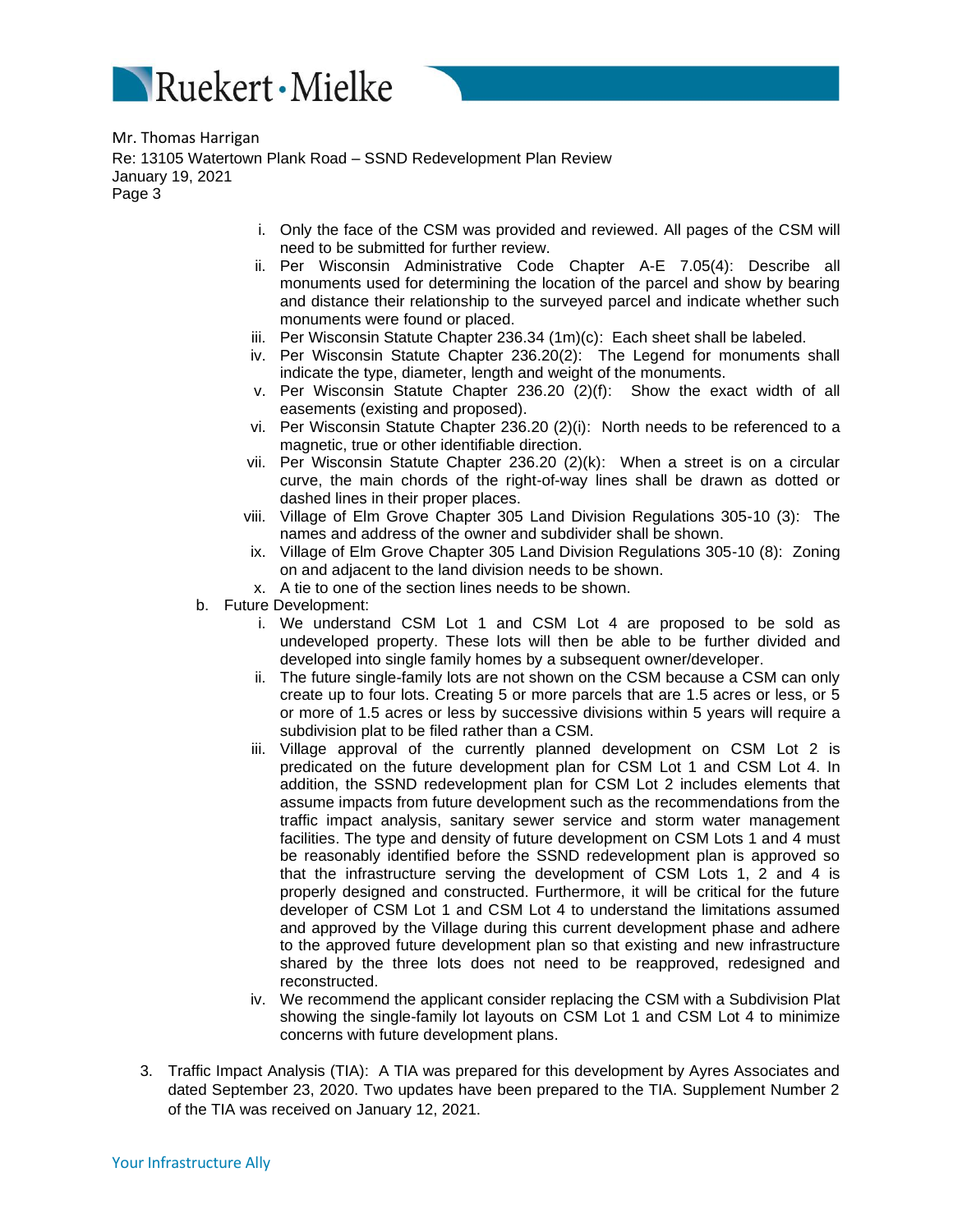

- a. Ayres Associates conducted traffic counts at the study intersections in May 2018 and March 2019.
- b. Background traffic counts conducted by Ayres Associates were projected forward to year 2028 assuming an annual growth rate of 0.5%. Projected additional traffic volumes from the full buildout of the proposed and future developments were added to the projected background traffic counts and then analyzed.
- c. Supplement No 2 was prepared to analyze traffic impacts from the current version of the development plan, which is less dense than originally planned.
- d. Supplement No 2 assumes all traffic generated by the multi-family portion of the proposed development will have one access to Watertown Plank Road.
- e. Supplement No 2 indicates the Annual Average Daily Traffic (AADT) collected by WisDOT along Watertown Plank Road east of Crescent Drive has decreased from 11,200 vehicles per day (vpd) in 2009 to 9,100 vpd in 2018.
- f. Supplement No 2 analyzed the operation of 8 intersections along Watertown Plank Road from Elm Grove Road to 124<sup>th</sup> Street including the proposed SSND west driveway during peak hour traffic volumes at full build-out conditions in 2028. Results of the analysis are as follows:
	- i. According to the *Highway Capacity Manual, 6th Edition* intersections operating with a level of service (LOS) A, B, C or D are acceptable and intersections operating at LOS E or F are not acceptable.
	- ii. The additional traffic generated by the proposed SSND development was shown to adversely impact the LOS for some movements at the intersections of  $124<sup>th</sup>$ Street, Longwood Avenue, Blue Ridge Boulevard/Stephen Place and Elm Grove Road. None of the adverse impacts resulted in the operation of an intersection to change from the acceptable LOS A, B, C or D to an unacceptable LOS E or F*.*
	- iii. Intersections modeled to operate with a LOS of "C" or better in 2028: Crescent Drive, West Driveway of SSND development and Elm Grove Road.
	- iv. Intersections modeled to operate with a LOS of "D" or better in 2028:  $124<sup>th</sup>$ Street, Longwood Avenue, Stephen Place/Blue Ridge Lane and Juneau Boulevard.
	- v. Legion Drive is shown to operate with a LOS "E" or worse in 2028 with or without traffic generated by the SSND development. However, the TIA supplement shows the Legion Drive intersection can operate with a LOS D or better if the recommended modifications to existing traffic signal timing is implemented.
- g. The intersection of the SSND west driveway is not expected to satisfy any of the 9 traffic signal warrants in 2028.
- 4. Sanitary Sewer Service Plan:
	- a. The sanitary sewer as-built drawings for Watertown Plank Road indicates a sanitary lateral connection was made from the existing 8-inch diameter sewer in Watertown Plank Road to the campus power house. It is unknown if the sanitary lateral serves only the power house or if it serves other existing buildings.
	- b. A 10-inch diameter sanitary sewer crosses the open field in the southern part of the property. The sanitary sewer is located within a recorded easement according to the redevelopment submittal plan drawings. The redevelopment drawings also show a sanitary sewer of unknown size extends northerly from one of the manholes within the easement. It is assumed the northerly sewer pipe out of the existing manhole in the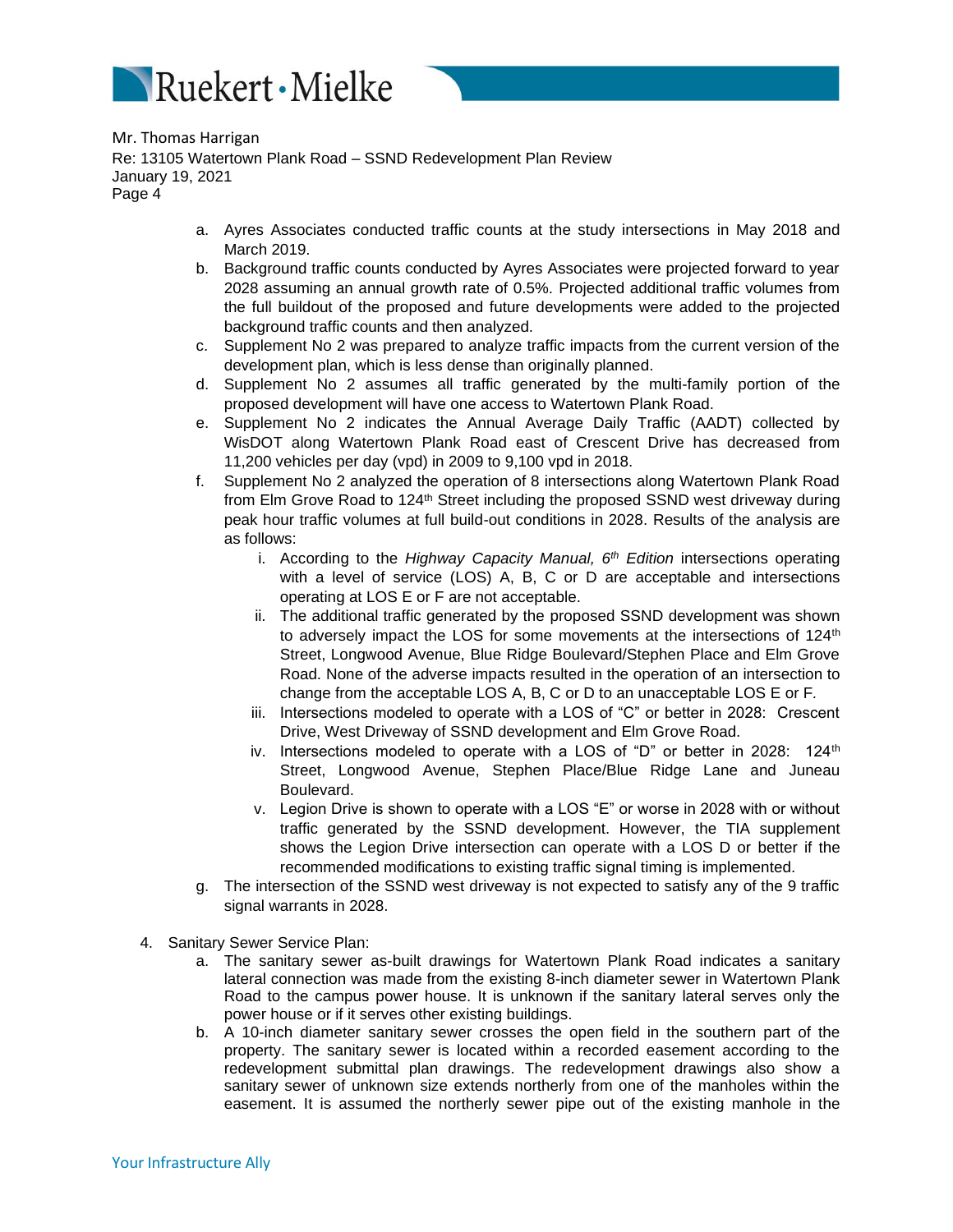

> easement provides sanitary sewer service to existing development on the SSND campus. It is also assumed all future development on CSM Lots 1, 2 and 4 will be served by the existing 10-inch diameter sewer.

- c. A proposed sanitary sewer service plan needs to be provided for review. The plan will need to show the location of the existing 10-inch diameter sewer and its easement relative to the proposed future development lot layout on CSM Lot 4.
- d. New connections to the existing public sanitary sewer will need to be watertight.
- e. Existing lateral connections not being used in the future will need to be abandoned per Section 232-8 of the Village Code. The existing sanitary lateral will need to be severed from the main and a watertight seal placed at the main connection. The abandonment will need to be inspected and tested to the satisfaction of the Director of Public Works.
- 5. Sanitary Sewage Flow Allocation:
	- a. the MMSD Cost Recovery Manual provides guidance on minimum occupancy factors to be used when developing projected sanitary sewage flows for different dwelling types and the number of bedrooms for each. We calculated projected sewage flows generated by the proposed development using the MMSD 2020 Facilities Plan Sewershed Flow Allocation Worksheet. The population growth resulting from each of the proposed dwelling units broken down by bedroom counts multiplied by the minimum occupancy factors were used in the worksheet.
	- b. The SSND site is located within the EG3007 Sewershed. According to previous correspondence with MMSD staff in 2019, the 2020 Facilities Plan shows the allowable growth in the EG3007 Sewershed to be 323,000 gallons of sewage per day (gpd).
	- c. Other developments we are aware of that have utilized some of the available growth within the EG3007 Sewershed since the 2020 Facilities Plan was finalized includes the Heritage Assisted Living facility at 800 Wall Street and Elm Grove Heights apartments at 13040 Bluemound Road. We ask the Village to let us know if any other new developments should be included in this list. According to our calculations, these two facilities have utilized approximately 89,341 of the 323,000 gpd available growth flow leaving approximately 233,659 gpd available for the SSND and other future developments.
	- d. The proposed SSND development plan calls for 240 apartment units and 26 single family home dwellings. The architectural plan drawings show at least 38 one-bedroom units, 134 two-bedroom units and 30 3-bedroom units (Total = 202 Units). The bedroom count for the remaining 38 units is unknown. The redevelopment review request letter from Mandel Group dated December 1, 2020 provides anticipated occupancy factors for the apartment and single-family dwelling units on page 8. However, our calculations will use the occupancy factors in the MMSD Cost Recovery Manual as noted above. According to our calculations, the anticipated sewage flow generated by the proposed development will be 209,816 gpd.
	- e. The existing SSND campus includes approximately 168 one-bedroom dwelling units. The sewage flow generated by the existing development is calculated to be approximately 55,104 gpd. Therefore, the net increase in sewage flow created by the proposed development is 154,712 gpd, which is less than the calculated remaining allowable growth for the EG3007 Sewershed.
	- f. If the SSND redevelopment plan as currently proposed is approved, then approximately 78,947 gallons of sewage per day is continues to be available for future growth within the EG3007 Sewershed.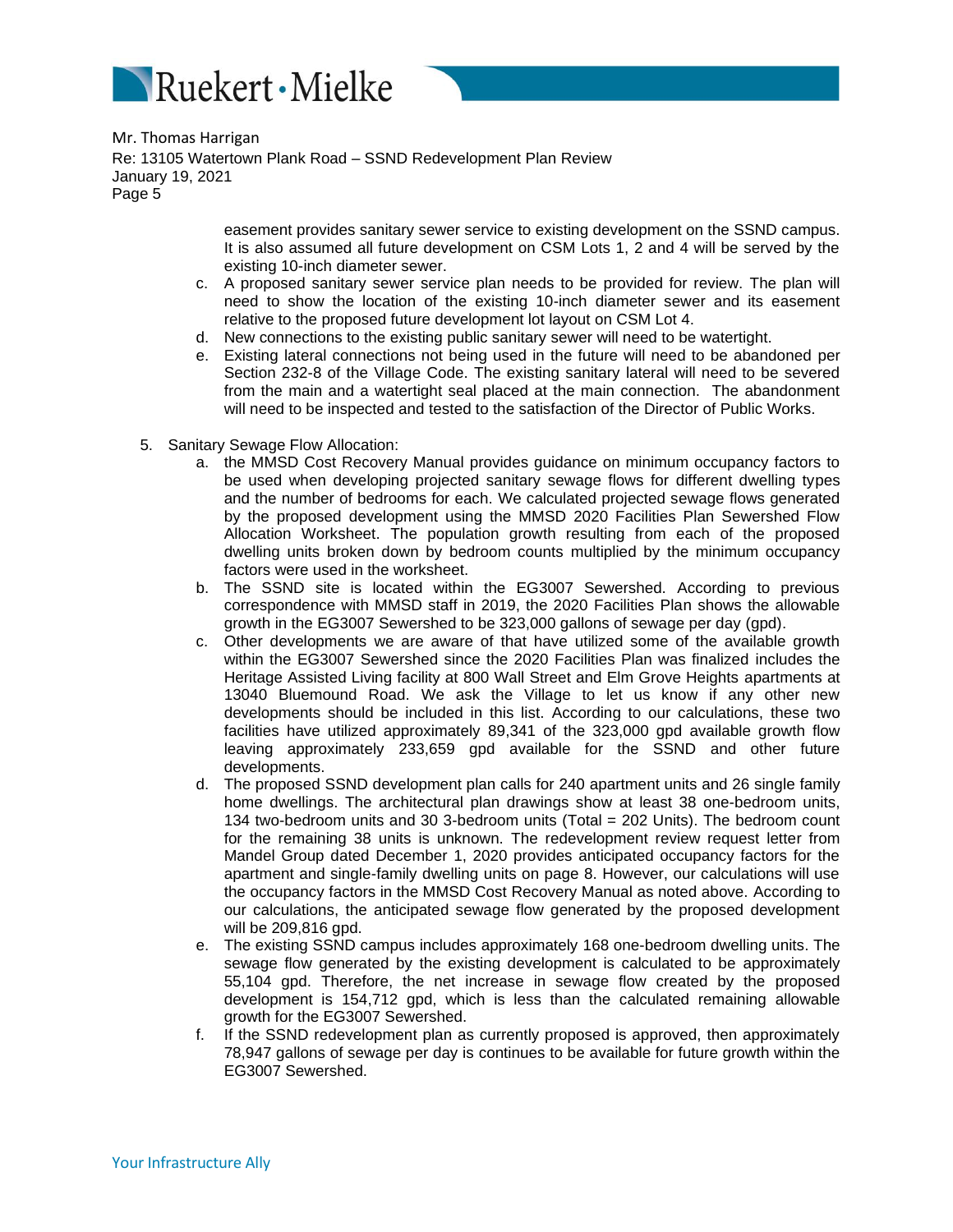

- 6. Downstream Sanitary Sewer Capacity:
	- a. The existing local sanitary sewer running between anticipated future development service connection point and the 42-inch diameter interceptor sewer consists of three segments of 10-inch diameter pipe having a slope of at least 0.27% with a minimum capacity of 0.74 MGD (1.14 cfs).
	- b. The service area of the existing 10-inch diameter sewer includes 41 single family homes in addition to the SSND redevelopment plan. The calculated peak flow from the existing and proposed development is 0.346 MGD and will fill the existing local sewer to about half full. Therefore, the downstream local sewer has enough capacity to serve the proposed development.
	- c. I am not able to properly evaluate the remaining available capacity in the 42-inch diameter interceptor sewer downstream of the 10-inch sewers without existing conditions flow data. MMSD may have flow data from its monitoring station at the downstream end of Elm Grove's interceptor sewer. We have requested the data and will continue our capacity analysis of the interceptor sewer after appropriate flow data is obtained.
- 7. Water Service:
	- a. The existing development is served by an existing well. The existing well could not be located on the information provided and needs to be called out on the drawings or made more prominent.
	- b. The applicant has requested public water service to serve the proposed and future development. Therefore, the existing well needs to be abandoned. The well will need to be abandoned in accordance with Village Code Chapter 283 and WDNR Administrative Code NR812.
	- c. Fire flows and pressures needed to serve the proposed development need to be provided by the applicant for review.
	- d. An internal water distribution system and plan with fire hydrant locations needs to be developed and provided for review.
	- e. Public water supply is currently available from the City of Brookfield. The Village is currently evaluating the feasibility of alternative water service from the City of Wauwatosa.
	- f. Existing public water service from the City of Brookfield:
		- i. An existing 16-Inch diameter public water main is currently extended to the intersection of Elm Grove Road and Wall Street.
		- ii. Another existing 12-inch diameter public water main is currently extended to approximately 200 feet east of Underwood Creek on Wall Street.
		- iii. If the existing service from the City of Brookfield is used to serve the proposed development, then we recommend public water mains be extended north along Elm Grove Road and east along Watertown Plank Road through the downtown area to the north side of CSM Lot 2. A conceptual water main extension plan following this route and a preliminary cost estimate were prepared in March 2020 and updated in October 2020. The updated preliminary estimate for this extension was \$2.3M.
		- iv. In addition, if the existing service from the City of Brookfield is used to serve the proposed development, then we also recommend a public water main loop be extended easterly along Wall Street and northeasterly across the railroad tracks to the south side of CSM Lot 4 for improved flow, pressure and system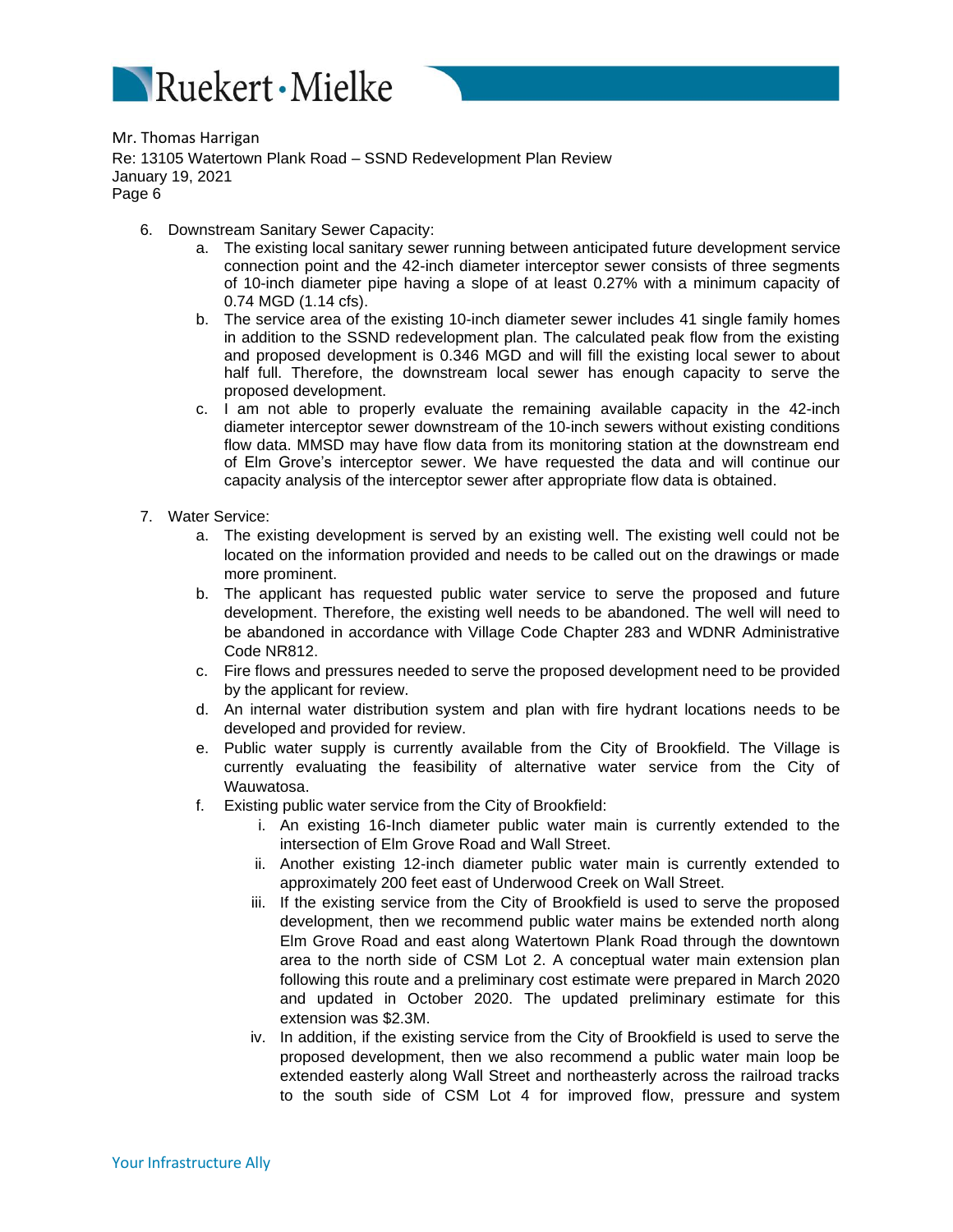

> redundancy. A conceptual water main extension plan following this route and a preliminary cost estimate were prepared in June 2015. The estimate was updated in October 2020. The updated preliminary estimate for these extensions was \$0.36M.

- g. Possible alternate public water service from City of Wauwatosa:
	- i. An existing 12-inch diameter water main at the intersection of 123rd Street and Watertown Plank Road in the City of Wauwatosa may be available for use as a supply connection point for development in the Village of Elm Grove. The connection point is currently being evaluated by the City of Wauwatosa and may be moved to a location farther east that might have better supply characteristics.
	- ii. If public water service is provided from the City of Wauwatosa, then a public water main will at least need to be extended from 123<sup>rd</sup> Street along Watertown Plank Road into the Village of Elm Grove to the north side of CSM Lot 2. A conceptual water main extension plan following the route from 123<sup>rd</sup> Street and a preliminary cost estimate were prepared in October 2020. The preliminary estimate for this extension was \$1.7M.
	- iii. Depending on the location of the connection point in Wauwatosa that has not been finalized yet, a booster station may be needed that is not included in the October 2020 cost estimate.
- 8. Site Plan (Sheet C100):
	- a. Label lot numbers shown on the proposed CSM.
	- b. Plan notes on the drawing reference additional site plan drawings that were not included in the submittal. These drawings will need to be submitted for review.
	- c. We recommend a second permanent paved access be provided to the development on Lot 2 to improve access to the site by emergency vehicles.
	- d. The Site Plan needs to be reviewed by the Fire Chief to confirm that emergency vehicles can properly access the site when called.
	- e. Parking:
		- i. Notes on the Site Plan indicate 495 parking spaces (76 surface spaces and 419 underground spaces) are provided for the development. According to our counts there are only 457 parking spaces (65 surface spaces and 392 underground spaces). The discrepancy needs to be resolved.
		- ii. Another note indicates the number of parking stalls provided per 1,000 SF of building area is 3.58. An asterisk indicates the single-family homes to the east on Lot 1 are excluded from the building data and parking data. The note needs to be revised to confirm that the single-family homes to the south on Lot 4 are also excluded since that is another development type and will not occur until a later date.
		- iii. Section 335-32.J of the Village Code requires multi-family dwelling developments to provide 2 parking spaces per dwelling unit. If the number of apartments being proposed is 240 units, then 480 parking spaces are required on CSM Lot 2. The redevelopment plan does not meet this requirement.
	- f. Reserved Accessible Parking Stalls:
		- i. Section 208 of the Americans with Disabilities Act requires each parking facility at a site provide the minimum number of accessible spaces.
		- ii. The Site Plan does not show any of the surface spaces to be reserved for disabled persons. Three parking spaces reserved for disabled persons needs to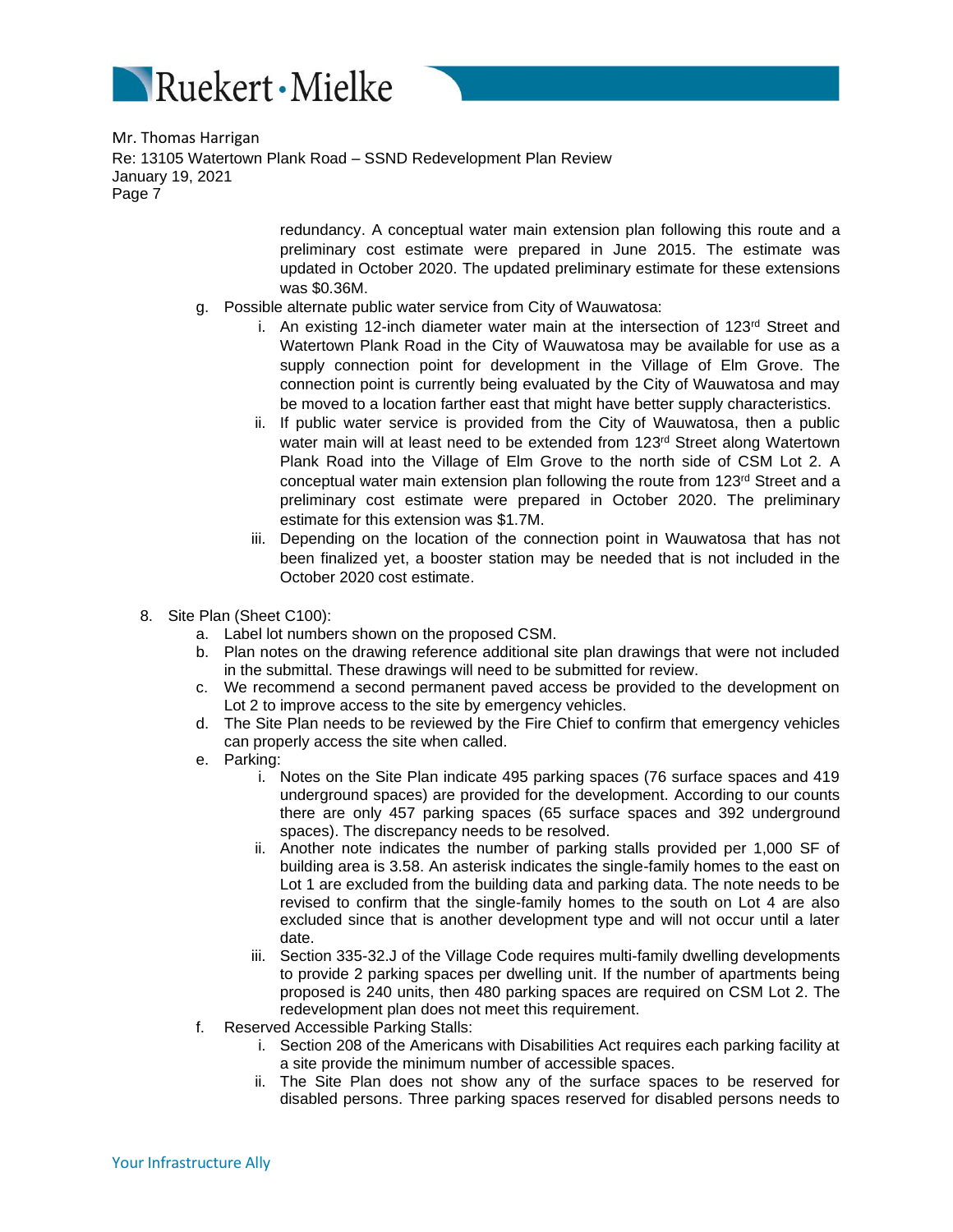

> be added to the surface parking areas according to Table 208.2 of the Americans with Disabilities Act.

- iii. The underground parking plan shows a total of 12 spaces to be reserved for disabled persons broken down as follows:
	- 1. Building 1: Four accessible parking spaces are provided. Table 208.2 requires at least 6 accessible parking spaces are required for this parking facility. One of those spaces needs to be van accessible.
	- 2. Building 2: Six accessible parking spaces are provided. The number provided meets the minimum required by Table 208.2 for this parking facility. However, one of those spaces needs to be van accessible.
	- 3. Building 3: Two accessible parking spaces are provided. Table 208.2 requires at least 3 accessible parking spaces are required for this parking facility. One of those spaces needs to be van accessible.
- iv. The development team should consider whether additional parking spaces exceeding the minimum requirements should be reserved for disabled persons.
- g. Underground parking plan: (See additional comments below).
- h. Other Underground Utilities: Show proposed gas, electric and other utilities that will serve the new buildings.
- i. The Site Plan does not appear to show a monument sign for the development. If a monument sign is being proposed, then the location of the sign will need to be shown and details of the sign will need to be provided for review.
- j. Impervious area calculations:
	- i. The computations provided on the drawing only include impervious surfacing located within areas to be disturbed. The calculations need to be revised to follow Village Ordinances, which restrict total impervious area coverage for the entire parcel.
	- ii. Impervious surfacing coverage calculations need to be broken down for each lot created by the CSM.
	- iii. Additional computations need to be provided to show building footprint coverages for each lot created by the CSM under existing and proposed conditions.
	- iv. The applicant is requesting Lot 1 to be rezoned from I-1 to RS-3. Village Code limitations on building footprint and impervious area for RS-3 zoning is as follows:
		- 1. Section 335-19.G: maximum building footprint coverage to 20% of the lot area.
			- 2. Section 335-19.H: maximum impervious surfacing coverage to 30% of the lot area.
	- v. The applicant is requesting Lot 2 to be rezoned from I-1 to RM-1. Village Code limitations on building footprint and impervious area for RM-1 zoning is as follows:
		- 1. Section 335-21.G: maximum building footprint coverage to 30% of the lot area.
		- 2. Section 335-21.H: maximum impervious surfacing coverage to 65% of the lot area.
	- vi. The applicant is requesting Lot 4 to be rezoned from I-1 to RS-4. Village Code limitations on building footprint and impervious area for RS-4 zoning is as follows:
		- 1. Section 335-20.G: maximum building footprint coverage to 25% of the lot area.
		- 2. Section 335-20.H: maximum impervious surfacing coverage to 40% of the lot area.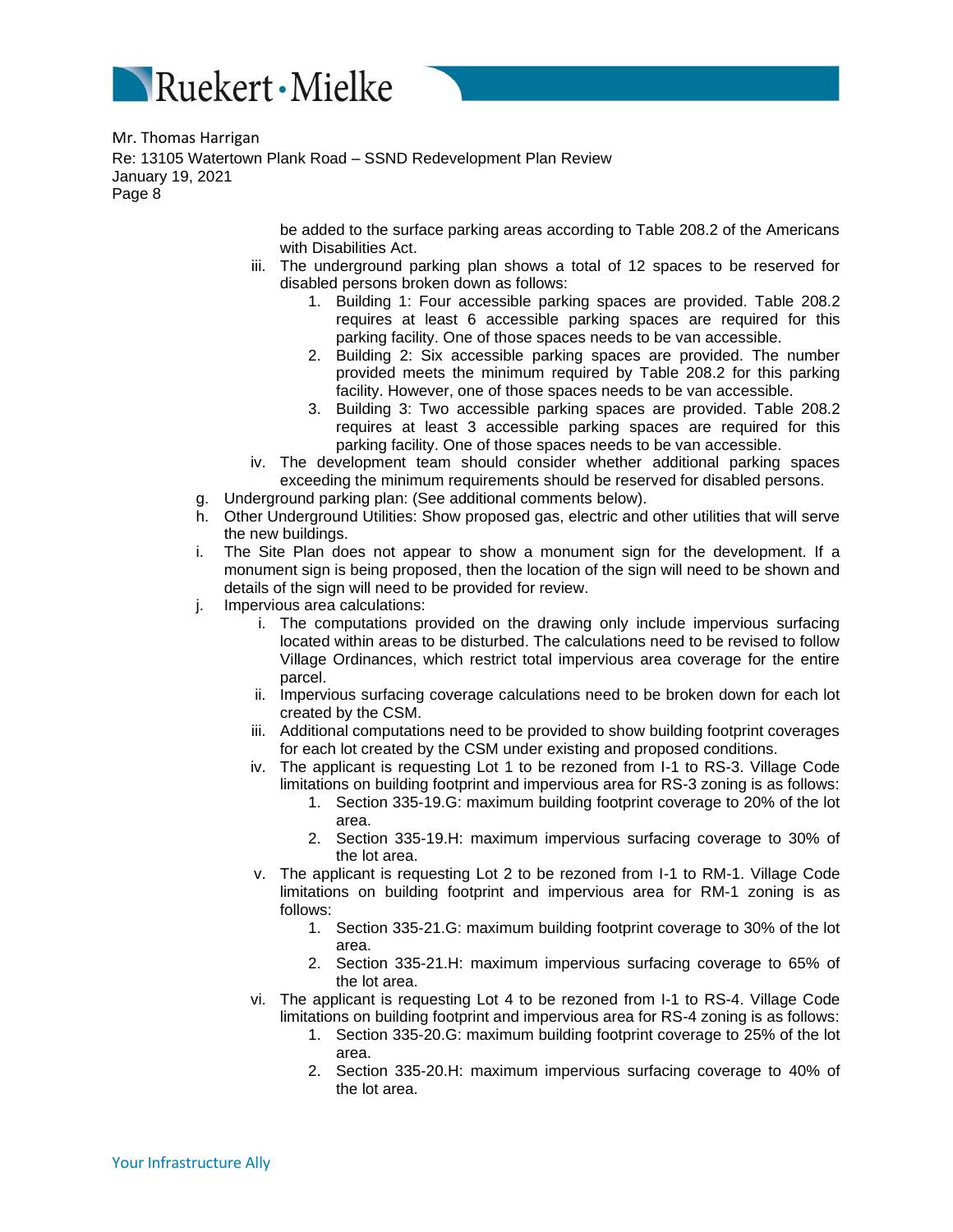

- vii. For future development on Lot 1 and Lot 4, building footprint and total impervious area coverage should assume the maximum allowable so that stormwater management facilities are sized for the worst-case scenario.
- 9. Erosion Control Plan (Sheet C110):
	- a. The area of disturbance is greater than one acre. Therefore, the development may require a construction site stormwater discharge permit (NOI) from the appropriate agency having jurisdiction over the site.
	- b. The tracking pad shown at the west end of Green Meadow Place needs to be deleted since it cannot be used as a construction access.
	- c. The erosion control notes need to be revised to indicate who will be responsible to conduct periodic erosion control inspections and create written inspection reports. Copies of the reports need to be provided to the Village.
	- d. The type of inlet protection needs to be called out on the erosion control plan.
	- e. A temporary sediment trap located on the south end of the project site needs to be designed to protect the southeast basin from siltation during construction. We suggest a basin be located near the railroad right-of-way line and outside the tree drip line where the existing topography directs runoff into the southeast basin. Temporary diversion berms/swales will need to be extended northerly and westerly during construction to temporarily direct runoff to the temporary sediment trap. The westerly diversion berm and swale is similar to the swale that is proposed to connect Infiltration Basin No 1 to the southeast basin. The swale extending north from the temporary sediment basin should extend north of Green Meadow Place to effectively keep construction site runoff from leaving the site at Green Meadow Place.
	- f. The proposed infiltration basin is being used as a temporary sediment trap during construction. Additional details or notes on the plan must be provided to encourage that this basin not be fully constructed or excavated to plan grades until after the tributary area is fully stabilized.
	- g. We suggest diversion berms and swales be added to the erosion control plan to direct construction site runoff to sediment traps/ponds. We suggest the design engineer consider berms/swales at the following locations:
		- i. To Dry Basins No 1 and No 2 which could follow the sidewalk system. Berms/swales should extend east and west to direct runoff to these facilities.
		- ii. Along the rear lot line of the homes on the north side of Green Meadow Place to direct runoff either to Dry Basin No 2 or toward the sediment basin on the south end of the project recommended in previous comments.
	- h. Additional language within the construction sequence should be added to require the sediment traps, basins, diversion berms and swales to be constructed and stabilized prior to mass grading of the site.
- 10. Details (Sheet C111 and Sheet C112):
	- a. The swale detail needs to be revised to call out the side slopes and minimum depth. If this information is not typical for all swales, then those details need to be called out for each swale on the grading plan.
	- b. A detail for temporary diversion berm/swales needs to be added to the drawing. In addition, notes need to be added to require the stabilization of these facilities after their construction and before mass grading begins.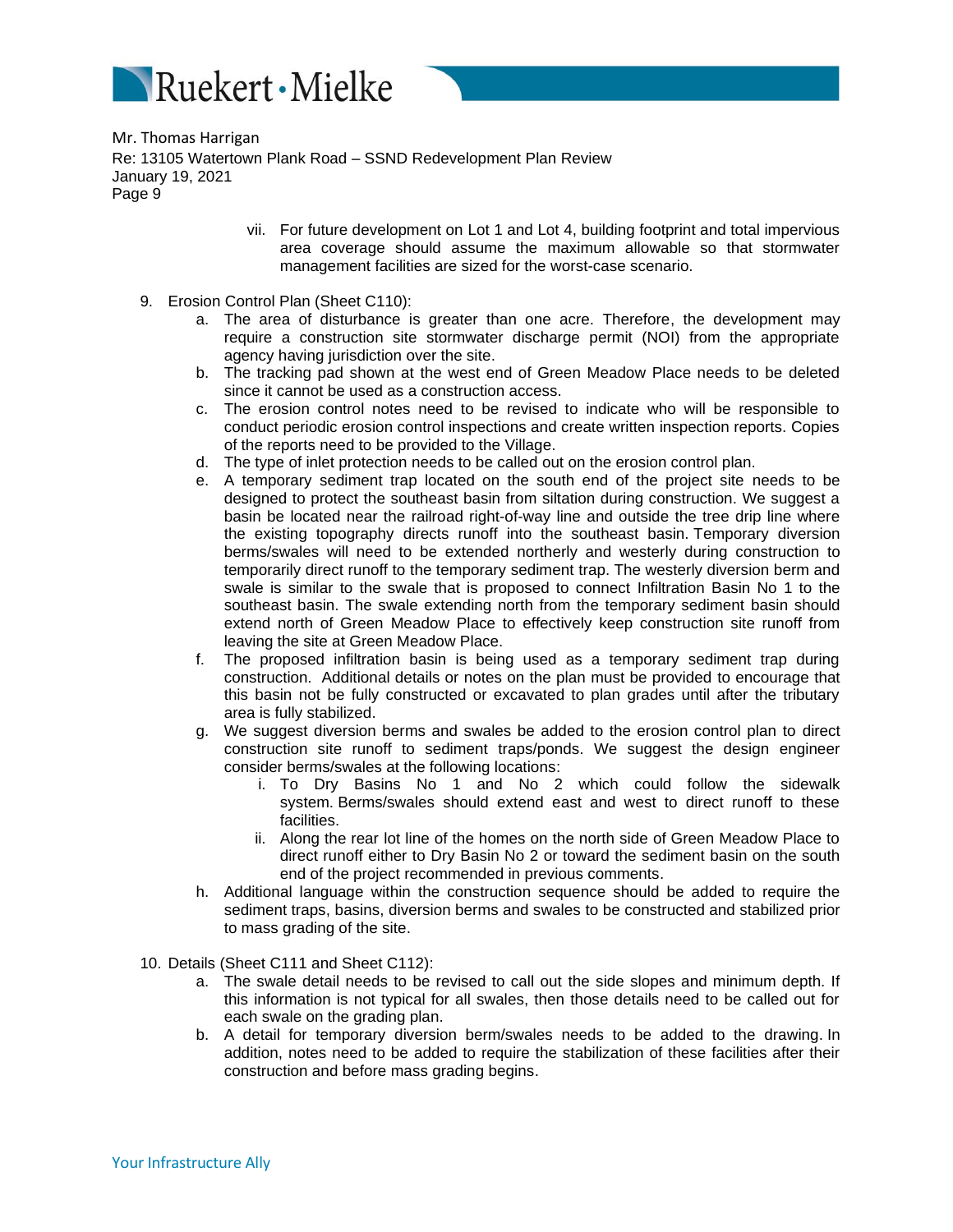

- 11. Grading Plan (Sheet C300):
	- a. Existing topography of the property generally slopes toward the southwest. The proposed contours appear to show surface water runoff from the site will generally follow the same pattern.
	- b. It is difficult to review the 100-scale grading plan. Spot grade labels and contour elevation labels overlapping other details make this plan difficult to review. The grading plan needs to be revised to include one overall sheet with multiple subsequent grading plan drawings added to show portions of the site at a larger scale.
	- c. The Grading Plan needs to be revised to show details of the accessible routes and ramps for pedestrians. The details and spot grades need to demonstrate that the routes and ramps meet ADAAG Standards.
	- d. Additional grading details including spot grades on impervious surfacing need to be provided. The grading plan must set first floor elevations and/or proposed yard grades for the future the single-family lots.
	- e. We recommend the proposed contours show grading of the swales to confirm that the swales proposed on the site will fit within the available corridor space.
	- f. We strongly encourage defined side yard drainage swales be designed between each of the single-family lots.
	- g. Given the size of CSM Lot 2 and the nature of the development, significant consideration should be given to a phased construction approach to minimize the size of disturbed areas at a given time.
	- h. Building Grades on CSM Lot 2:
		- i. The existing first floor elevation of Notre Dame Hall appears to be approximately 766.8. The correct elevation needs to be added to the drawings.
		- ii. The existing first floor elevation of Maria Hall appears to be approximately 762.5. The correct elevation needs to be added to the drawings.
		- iii. The proposed first floor elevation of Building 1 varies from 758.00 at the south end to 760.00 at the north end.
		- iv. The proposed first floor elevation of Building 2 varies from 759.00 at the south end to 766.33 at the north end.
		- v. The proposed first floor elevation of Building 3 is 757.00.
		- vi. The first-floor elevations as currently proposed appear to be reasonable for this lot.
- 12. Setbacks Exhibit:
	- a. The property is currently zoned as an I-1 district. The property is proposed to be split into four lots and petitioned for CSM Lots 1, 2 and 4 to be rezoned to separate underlying districts with a Planned Development Overlay (PDO) as follows:
		- i. CSM Lot 1 is petitioned to be rezoned from I-1 to RS-3.
		- ii. CSM Lot 2 is petitioned to be rezoned from I-1 to RM-1.
		- iii. The plan does not request a zoning change for Lot 3, which will remain as I-1.
		- iv. CSM Lot 4 is petitioned to be rezoned from I-1 to RS-4.
	- b. We did not review the underlying rezoning petition.
	- c. We did not review the PDO petition. However, Section 335-30 of the Village Code may provide some flexibility on certain zoning requirements. Approved variations to the zoning requirements will impact our review and Village approval of those elements. Therefore, in accordance with Section 335-30.G of the Village Code, the petition will need to include details of each proposed deviation from current zoning ordinance requirements including, but not limited to, building footprint coverages, total impervious area coverages, building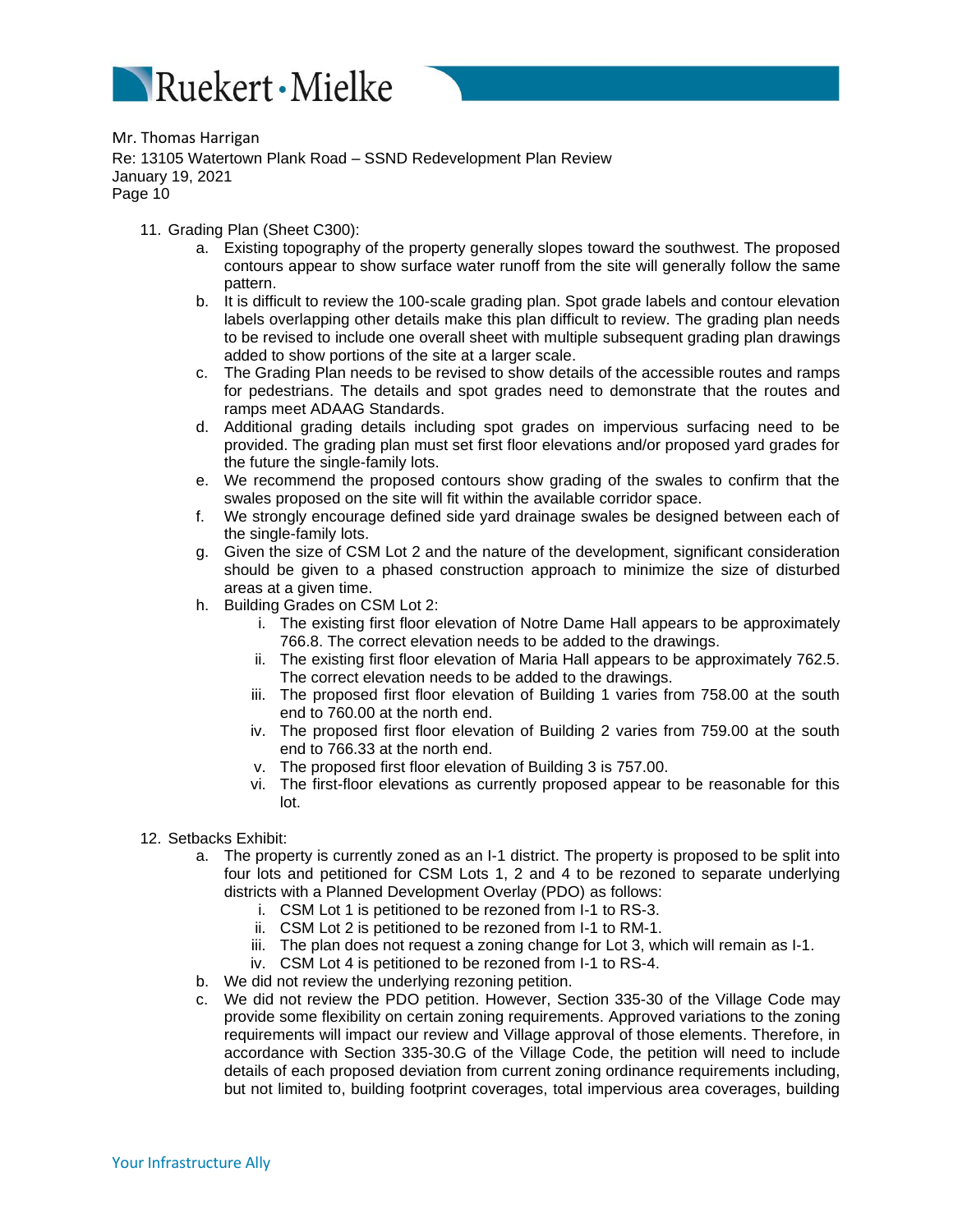

> height, lot size and building setback requirements. Flexibility for approval of each of the requested deviations is at the discretion of the Village.

- d. Village Code requirements for setbacks for properties zoned RS-3, RS-4 and RM-1 are as follows:
	- i. Minimum building setback along street frontages: 50 feet.
	- ii. Minimum building setback along side yards: 20 feet.
	- iii. Minimum building setback along rear yards: 25 feet.
- e. Setbacks shown for the existing and proposed development on CSM Lot 2 do not meet the requirements for the requested RM-1 zoning.
- f. Building envelopes for each future lot proposed on CSM Lot 1 and CSM Lot 4 need to be shown with setbacks labeled.
- g. Dimensions and lot sizes for each future lot proposed on CSM Lot 1 and CSM Lot 4 need to be shown and labeled.
	- i. Future lot sizes within CSM Lot 1 are currently shown to be less than the 20,0000 SF minimum required by Village Code.
- 13. Supplemental Site Exhibit:
	- a. We recommend the exhibit be converted into and renamed "Demolition Plan".
	- b. We recommend the exhibit be revised to show and label all proposed site demolition including, but not limited to buildings, structures, surfacing, underground tunnels and underground utilities.
- 14. LED Sight Lighting Plan:
	- a. We recommend underground/overhead wiring be shown on the lighting plan.
- 15. Connected Underground Parking Plan:
	- a. The underground parking plan shows 392 spaces in three interconnected underground parking facilities.
	- b. The plan shows two locations where vehicles are allowed to enter the underground structure. Both locations are at the south end of Buildings 1 and 2. Vehicles that enter the underground structure will approach the structure at a 90-degree angle to a connecting corridor that is 29-feet wide between the parking facilities.
	- c. The plan needs to be revised to show dimensions of parking spaces, driving aisles and entrances. The development team will need to verify and demonstrate that resident and emergency vehicles have enough room to negotiate movements within the underground parking facilities.
	- d. The plan shows a storm sewer protruding through the corridor connecting Building 1 and Building 3. A note on the plan indicates clearance under the storm sewer to be 7 feet, which seems low. We recommend the clearance be increased. We also recommend appropriate signage indicating overhead clearance limitations be posted at the entrances of and within the underground facilities.
	- e. The plan needs to be revised to include a provision for dewatering the structure at the low point of the interconnected facilities, which is located under the protruding storm sewer.
	- f. The fire chief needs to review the underground parking plan after dimensions are provided to verify emergency vehicles can properly respond to emergency calls.
- 16. Preliminary Storm Water Management Plan:
	- a. Hydrology calculations will need to be provided before we can review or confirm the model inputs, routing, peak flows, elevations, volumes and assumptions described within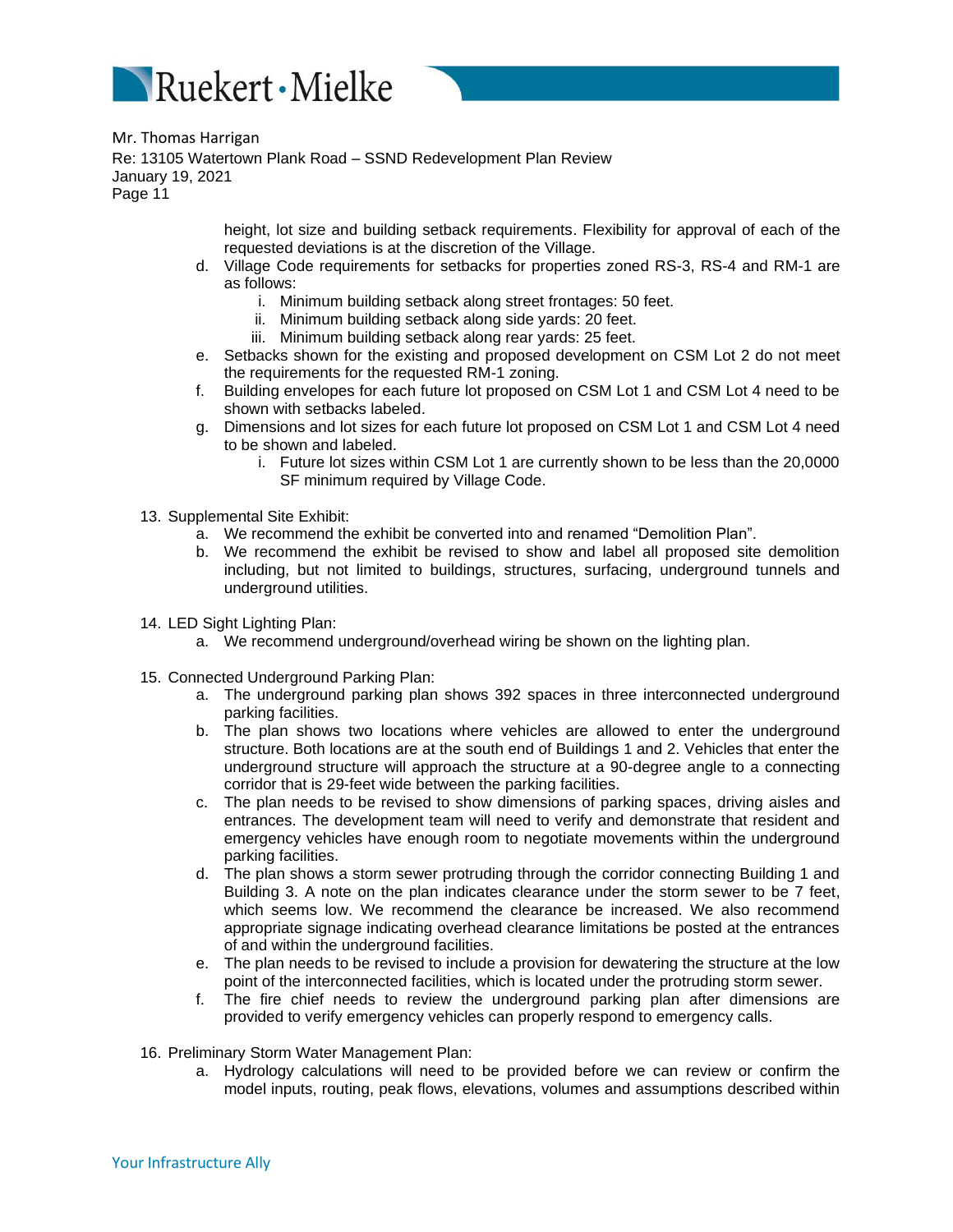

> the storm water narrative. Based upon the information supplied it appears that the storm water facility design for the site is adequately sized and located.

- b. The 2-year release rate as shown in table 6 of the report does not satisfy MMSD's peak flow reduction requirement.
- c. Water quality calculations will need to be provided before we can review or confirm the TSS reductions as stated in the report.
- d. A more detailed description for the water quality calculations needs to be provided. The revised description needs to specifically address how the water quality goals for the site were established such as the TSS reduction requirement of 43.76%.
- e. The report indicates the current TSS reduction of 54%, while satisfying the 43.76% TSS reduction goal as established through coordination with DNR, does not achieve the 60% TSS reduction goal the Village will soon adopt. The report goes on to say that additional design will be done to achieve the 60% TSS reduction goal.
- f. A hydraulic analysis was done for several storm sewer segments. However, hydraulic capacity calculations need to be provided for each segment for review. In addition, the plans provided do not adequately show or label existing and proposed storm sewer systems. We recommend that a separate storm sewer system map be provided.
- g. Hydraulic capacity computations need to be provided for each swale.
- h. Storm water facility cross sections, outfall structure details, emergency spill way details, and liner details need to be provided for each facility for review.
- i. Structural drawings of the underground storage systems need to be provided for review. Final copies of these drawings need to be stamped and sealed by a professional structural engineer licensed in the State of Wisconsin.
- j. According to the narrative, an assumed infiltration rate of 8-inches per hour was used to evaluate the effectiveness of the infiltration ponds. The report indicates that double ring infiltrometer tests will be performed. Results of the tests need to be provided for review. The infiltration rates used in the plan need to be based upon test results and DNR guidance.
- k. Additional information needs to be provided to allow a comparison of the existing flows, volumes, and peak elevations to and within the existing southeast basin versus the proposed flows, volumes and peak elevations. The comparison is needed to verify the proposed development does not impact the existing southeast basin being co-owned and used by other existing development.
- l. Geotechnical reports need to be provided.
- m. The development plan includes more than ½ Acre of additional impervious area. Therefore, in accordance with Section 13.302(3)(c).1 of MMSD Chapter 13 rules, Green Infrastructure runoff management measures are not required. However, infiltration is proposed as part of the storm water management plan for this development even though it is not required by MMSD rules.
- n. A maintenance agreement needs to be provided for review. The agreement needs to be included as a deed restriction for each parcel.
- 17. Landscape Existing Trees (Sheet L-1):
	- a. No comments at this time.
- 18. Landscape Trees to Remove (Sheet L-2):
	- a. No comments at this time.
- 19. Landscape Trees to Remain (Sheet L-3):